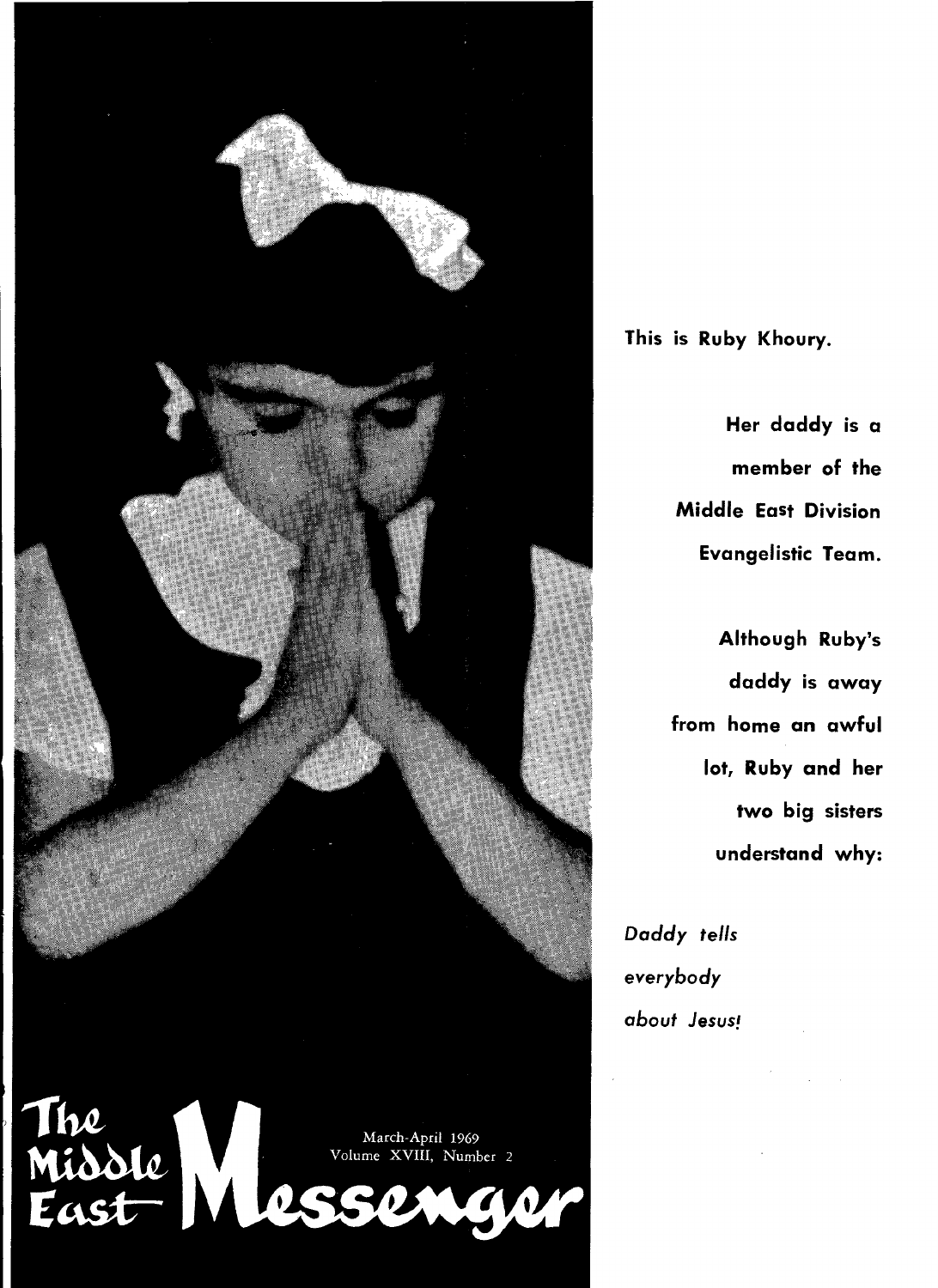

 $\mathscr{G}_n$  Beauty *Through*  $\mathscr{Q}_{\text{out}}$ 

... be ye kind one to another, tenderhearted, forgiving one another even as God for Christ's sake hath forgiven you *(Ephesians* 4:32).

Sometimes we seem to overlook the importance of tenderness and thoughtfulness in our relationships with our wives, husbands, children, and our fellowmen in general.. Yet these qualities were prominent in the life of Jesus, and should certainly be evident in the lives of those who seek to emulate His character. In our leading of men to accept and to follow the Saviour there are no characteristics that ate more important than these.

Thoughtfulness and tenderness in our dealings with others produce for the church the equivalent of the intangible asset that the business world calls "good will." It is infinitely *more* valuable to ,a worker and his church than degrees or cathedrals. Never is a heaven-bound soul, member or fellow-worker, sidetracked in his upward journey because of the exercise of these qualities. Yet many are discouraged and withdraw from God's service because of an arrogant lack of consideration toward their feelings on the part of others.

A group of young medical students were training in the children's ward of a large hospital. One particular student seemed to be especially loved by the children. They always greeted him with affection. The others could not understand why. Finally they detailed one of their number to follow him and find out what it was about him that attracted the children. The observer detected nothing until night came and the young medic made his last round. Then the mystery was solved. He kissed every child good night.

Those who practice tenderness and consideration for the feelings of others keep alive that which is truly human. It is this which can reach out to bind people together across the barriers of race and language and ancient resentments.

In the last years of his life, Robert Louis Stevenson lived on the island of Samoa. When his friend Mataafa, the Samoan chieftain, was put in prison by the European authorities, Stevenson, though he was then ill and tired, went again and again to visit him. Always he brought some little gift. Deeply moved by this kindness, the Samoans came to regard the poet with deep love. When he died they buried him high on a hilltop, ruling that no firearms should ever be used there: they wanted him to sleep in peace.

Coldness is really a cultivated quality. "No child is born with a really cold heart," wrote Lin Yutang. This unpleasant trait is so thoroughly an adult fault that we often confuse coldness with maturity. Perhaps that is why Jesus said, "Except ye be converted and become as little children, ye shall not enter into the kingdom of heaven" *(Matthew* 18 : 3).

Real maturity is Christ-likeness. Therefore reject shrewdness, suspicion, and haughtiness, and let your life dwell on kindness ,and loveliness. Counseled Bernard Baruch : "When in doubt, follow your heart and not your mind. When you make a mistake of the heart, you don't feel so bad."

So give tenderness and kindness priority in your life. Keep aglow in your life these little candles of tenderness, thoughtfulness, and kindness so that the love of Jesus may shine forth in beauty through you.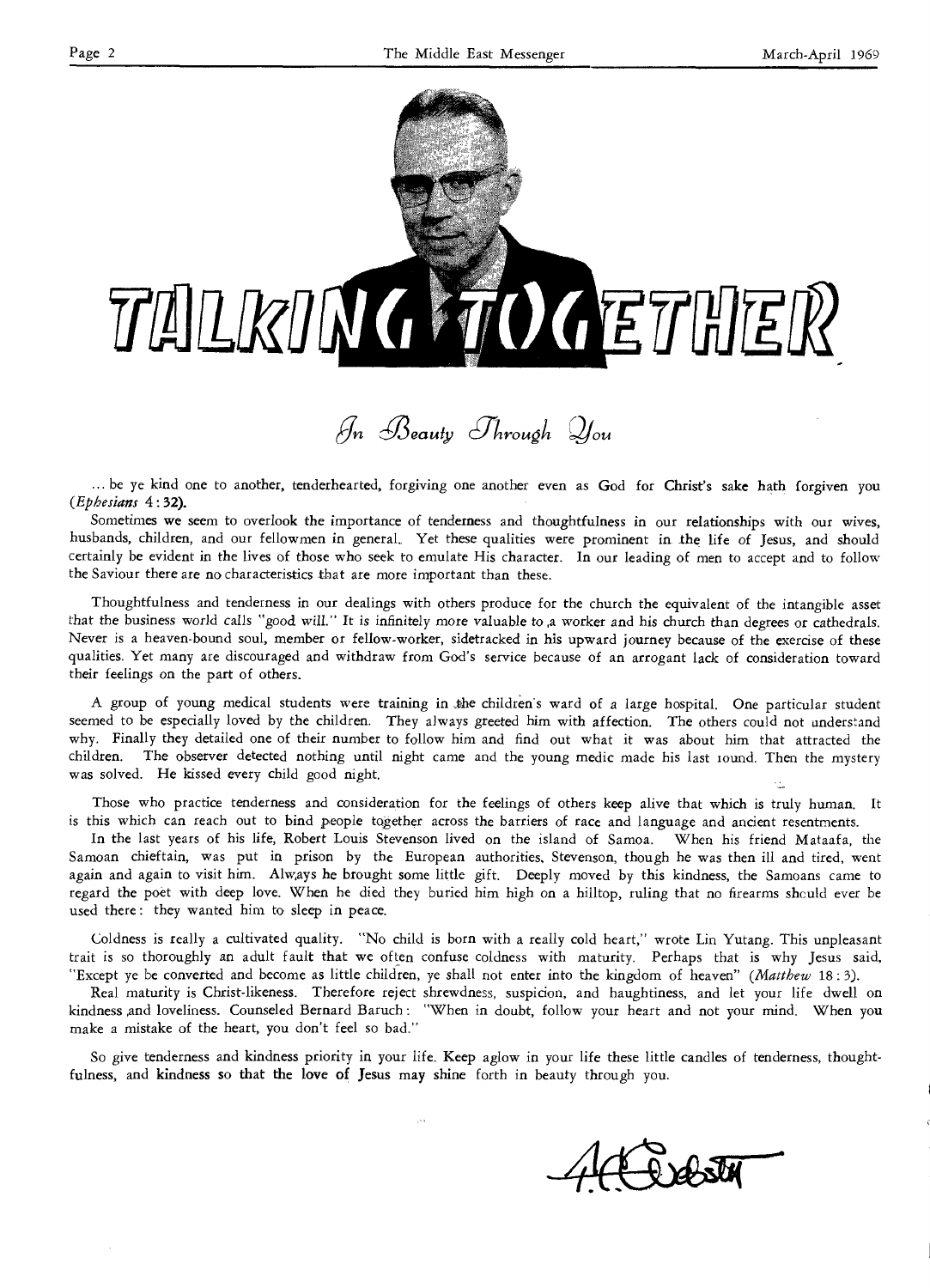# **5 Baptised After Amman Effort**



Jordan Section President Bill Clemons reported that "the meetings were very well attended. Every night was a full night. Some meetings were jampacked!'

# **Congress Delegation Set**

MV Secretary Manoug Nazirian has announced the names of the official MED delegates to the World Youth Congress in Zurich as follows :

# Meet Benghazi's Pathfinders!



. " Nurse Barbara Sauder reports from Benghazi on the local church's "newlyformed, active, enthusiastic Pathfinder Club. The members have just finished work on their knot boards, proudly displayed in the accompanying picture. The club flag and unit guidons were handsewn by supervisory personnel. Of the 24 Pathfinders, eight are not of Adventist background. Counsellors are Pastor Jon Green, Lab Tech Bud Sauder, Nurse Jane Sines, and Nurse Lois Benson. "Our first investiture service is scheduled for April," Mrs. Sauder (second row, left) reports authoritatively : she's the club director!

# **Amman Smokers Helped**

A 5-Day plan to Stop Smoking conducted by MED Temperance Secretary Herschel C. Lamp and the GC's Francis A. Soper, editor of Listen, captured an average attendance of 115 persons in Araman recently.

The well-publicized group-therapy program helped at least 50 registrants gain an initial victory over smoking.

Pas-or Angely Gayed and Teacher Tawfiq Madanat assisted.

Amman Pastor Angely Gayed's winter effort concluded with the baptism of five candidates (pictured left): Siham Matarwa, Mr. and Mrs. Hanna. Yousef Matarwa, Pastor Gayed, Bassam Rihani, and Ghaleb Haddad.

Cyprus--Dean McDaniel; Egypt--Radi Bishai, Nathan Malaka, Samir Najeeb, Philip Fouad Guirguis, Basim Abadir Abdel-Messih, Badir Nasr,allah, and Youssef S. Farag; Iran--Alice Hosepian, Ahmad Farnoody, and Johnny Minassian;

Iraq--Basim Fargo, Munir Said, and Edward Narinian; Jordan--Wadie Haddad, Wisam Haddad, and Bill Clemons; Lebanon--Boulos Touma, Stephan Azadian, Robert Youssef, Akram Razzouk, and Samia Abou Ali:

Libya--Mona Yacoub ,and Habib Banna; Sudan--Ret Chol; Syria--Gabriel Katrib and Michel Habib; Turkey--Anahid Benzatyan; Middle East College-- Kenneth L. Vine; Middle East Division --Manoug Nazirian.

# **MEC, LLU Linked In New Program**

The Board of Directors of Middle East College has approved a revised affiliation agreement with Loma Linda University, Loma Linda, California, which will go into effect July 1.

The revised affiliation agreement states new policies designed to tie the two institutions together more closely.

MEC Academic Dean Ignatius Yacoub said that one of the highlights of the new program will be the regular exchange of faculty between MEC and LLU.

Dr. Joseph Khoury, chairman of the department of education at MEC, has been designated the first Middle East exchange professor to teach at the big Adventist educational center in Southern California

Coming to Beirut for the 1969-70 school year will be Loma Linda's Dr. C. Grant Macaulay, assistant professor of administration and curriculum in the School of Education. Dr. Macaulay will assume Dr. Khoury's responsibilities here.

Dean Yacoub also said that Middle East College will formally offer a na,ural sciences major as soon as Loma Linda approves the suggested curriculum.

# **Church Aids Bourj Hammoud Flood Victims**



Mrs. Nazi Srour (left), wife of Lebanon Section President Chafic Srour, had plenty of help when she packed emergency food bundles for Bourj Hammoud flood victims. Dorcas Federation Leader Aziza Arbid (right) also participated in the relief project. (Photos by Minas Megurditchian.)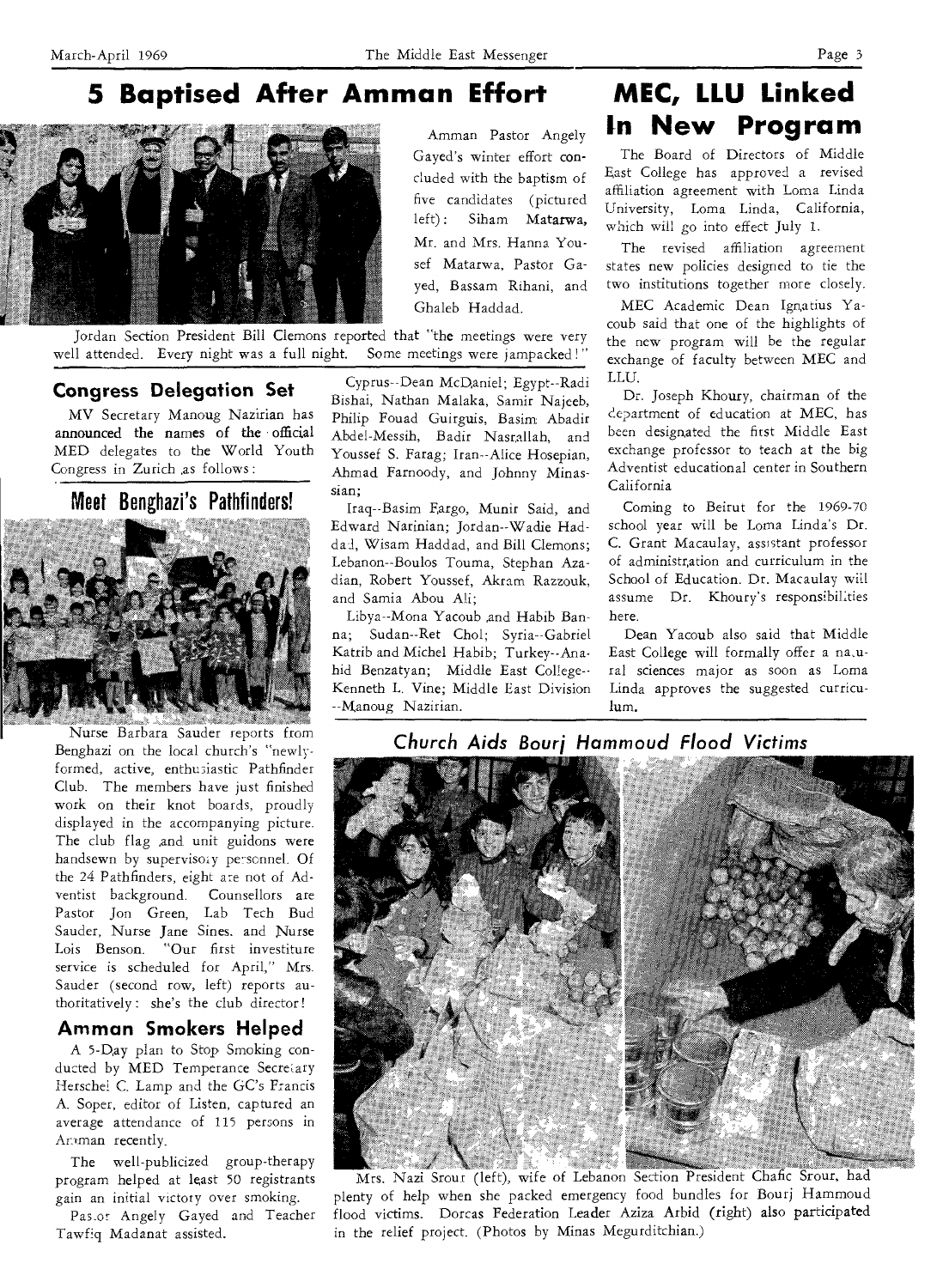When

The Middle East Messenger March-April 1969 Page 4

*Pastors Curtis Miller and Saad Khilla--in action! (Photo by Abadir Abdel-Messih.)* 

# **Vacation Bible a Vacation Bibl**

Some people think Vacation Bible Schools can be conducted only during vacations--summer vacations at that. Technically, they're correct. After all, how can it be a *Vacation* Bible School if it isn't held during *,a* vacation?

Originally the VBS program was designed, among other reasons, to occupy children profitably during the long summer months when there are no classes to keep them from boredom and mischief. "Why not have a program of Bible instruction for children," it was reasoned, "that will give them something worthwhile to do in their leisure time?" The VBS movement, used by many denominations, has swept the world. Each year millions of children attend churches and church schools during VBS time.

Here in the Middle East, Vacation Bible Schools are an integral part of the Sabbath School evangelism program of the Seventh-day Adventist Church. Each church is urged to name a VBS director at the same time other church and Sabbath School officers are elected. Last year thirty-one Vacation Bible Schools were conducted in this Division. Of the 1,746 children who attended, 1,247 came from non-Adventist homes.

We have discovered that a VBS, properly followed-up, produces baptisms. In the Egypt Section alone last year, 81 youth who once attended a VBS were baptized. We know of parents who have also been baptized

as a result of VBS follow-up. Obviously the VBS program ought to be coordinated with the total evangelistic program of the church.

So why then should a Vacation Bible School program be restricted only to vacation periods? Perhaps we need to drop the word "vacation." Let's just forget it if it's going to restrict us to only that time of the year. Let's simply call it a children's Bible school and make it truly evangelistic!

While observing evangelistic meetings conducted by several pastors in various parts of the Division, I have noticed an

abundance of children in attendance. In some instances, I've seen halls filled to overflowing with children seated right up en the platform, clustered around the speaker's feet. Too often the children's noisy enthusiasm denied the adults the full benefit of the spiritual messages. An idea hit :

*Why not conduct a Bible school each afternoon for all these children? The program could be geared especially for them--and it might teach them to be quiet during the evangelistic meetings!"* 

Receiving an invitation to conduct an evening-hour evangelistic campaign in

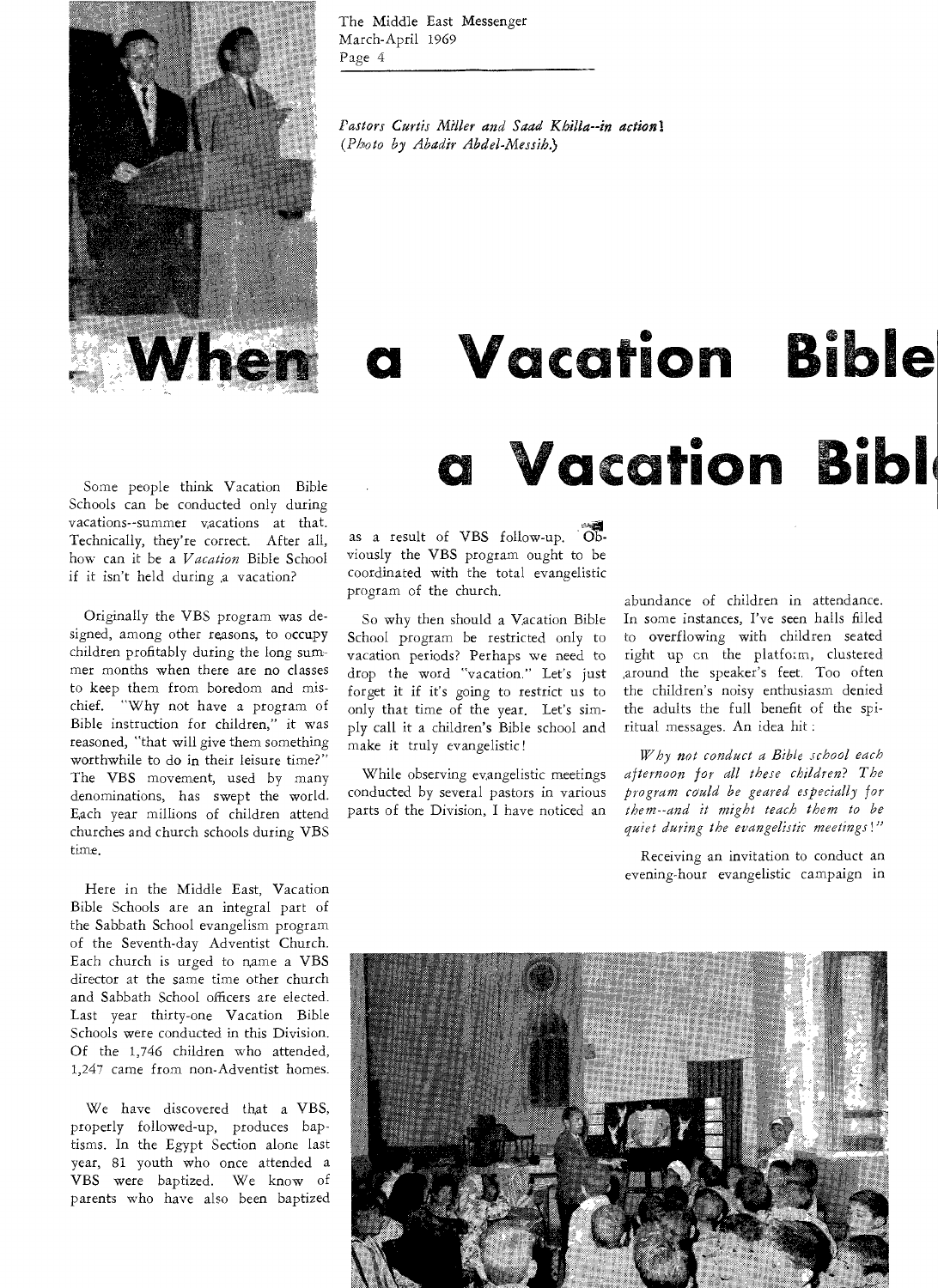# Story and Pictures by L. **CURTIS MILLER**



*The River Nile not far from East Zuwaq.* 

We did try crafts and games that first day--and then had to give up on those two activities! You can well imagine why Pastor Khilla and I both recommend that more than two individuals should be involved with ,a children's Bible school connected with an evangelistic campaign!

But even without the crafts and games, the attendance went up to more



than a hundred. It was a thrilling experience to teach the village children choruses, Bible stories, memory verses, and the books of the Bible. Our flock followed us wherever we went. Visiting home after home in East Zuwaq, Pastor Khilla and I saw Bible school pictures posted on the mudbrick walls. Many of the children came to the evening meetings. A few even started coming to Sabbath School. (But will they *ever*  learn how to be quiet?)

The East Zuwaq Children's Bible School, though not conducted during a vacation period, successfully served its evangelistic purpose, contributing directly to the baptism of 21 persons at the conclusion of the campaign. The seeds were sown also that will bring a harvest in the lives of others who attended the Bible school.

You too can help sow the seeds of truth through Bible school evangelism *all year long!* Don't wait for vacation time! Anytime is Children's Bible School time!

# **School!**

East Zuwaq, Egypt, I teamed up with Pastor Saad Khilla in an effort to test the children's Bible school idea. We decided to have a non-vacation Bible School every afternoon at three o'clock using the regular VBS format.

We were flooded with children! The very first day more than seventy poured into the little church. Pastor Khilla and I had to cope with the deluge alone. How could only the two of us ever hope to handle that many children during crafts and games periods--particularly when I was completely unable to communicate with them directly?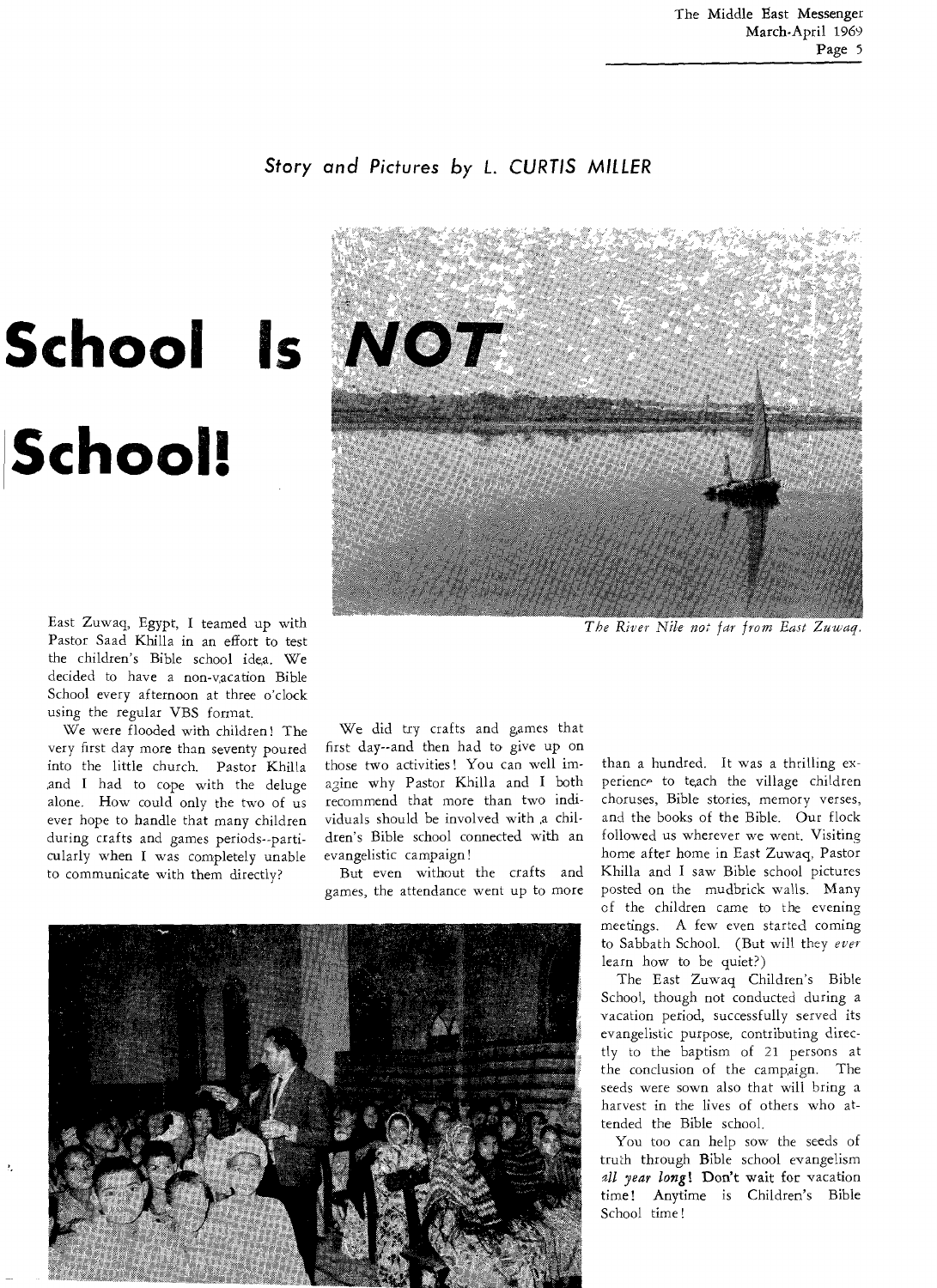

### March-April 1969

### Volume XVIII, Number 2

**811114AD 1.11** HNx ..... Artme adage

Published bi-montialy The Middle East Messenger is the official journal of the

GENERAL CONFERENCE OF SEVENTH-DAY ADVENTISTS Middle East Division

Sabbyeh, Beirut, Lebanon Post Office Box 2020 Phone: 260258

### ADMINISTRATION

| <b>FRUDERICK C. WILSTER</b>   | 1.111                         | <b>Contract Contract</b>                             | . Piesideni           |
|-------------------------------|-------------------------------|------------------------------------------------------|-----------------------|
| RAY L. JACOBS                 |                               | and the company                                      | .  Secretary          |
| ROBERT C. MHIS                | and the company of the second |                                                      | . Treasurer / Auditor |
| ROBERT DARNELL <sup>9</sup> . |                               |                                                      | . Field Secretary     |
| COORGE YARIS.                 | and and the                   | the company of the                                   | Astriant Addition     |
| MARY GHAZAL .                 |                               | and the company of the company of the company of the | Cashier               |

#### STAFF

| ROBERT DARNELL" Public Relations / Religions Liberty / Religions Research                                                                                                                                                                                          |  |  |  |
|--------------------------------------------------------------------------------------------------------------------------------------------------------------------------------------------------------------------------------------------------------------------|--|--|--|
| ASHS A HADDAD"<br>, Missionary Volunteer / Temperance                                                                                                                                                                                                              |  |  |  |
| and the contract of the contract of the contract of the contract of the contract of the contract of the contract of the contract of the contract of the contract of the contract of the contract of the contract of the contra<br>RAY L. JACOBS<br><b>Contract</b> |  |  |  |
| North Common Common Brangelist<br>SAFIM JAPAS<br>$\sim$                                                                                                                                                                                                            |  |  |  |
| MALRICE KATRIB<br><i>Alberta Community Community Community Community Publishing</i><br>$\ddotsc$                                                                                                                                                                   |  |  |  |
| GLORGE KHOURS<br>man and an annual Division Examgeber                                                                                                                                                                                                              |  |  |  |
| HIRSCHTL C. LAMP M.D. Health / (Acting) Temperance                                                                                                                                                                                                                 |  |  |  |
| L. CORTIS MITTER<br>Almistesial / Radio-TV / Sabbath School                                                                                                                                                                                                        |  |  |  |
| MANOUG NAZIRIAN<br>Lay Activities / (Acimg) Missionary Volunteer                                                                                                                                                                                                   |  |  |  |
| "On leave                                                                                                                                                                                                                                                          |  |  |  |

#### MAJOR INSTITUTIONS

Minn): FAST Colling Sahnych, Beirut, Lebanon (Post Othee Box 1170, Beirut, Lebanon; Phone 261109) Krssl in L. Visa. President<sup>e</sup> Ioxaric's YACOUB, Academic Dean Groscr GHAZ&1, Business Manager.

**01 1001 l'A'I** Piti so. Sabtlyeh, Beirut, Lebanon (Post Ofhce &n 2345. Betrut, Lebanon, Phone 260932) ROBIRT E ARDERSON Manage, BOUTROS GHAZAL, Treasurer. NAIM Awass. Edition on Chaef.

lot, Amu. **as I HO.,1711.** lima Road, Bengtson, Libya (Post Office Box 240, Benghazi, Libya, Phone 6481). **Gronge Bi**Nson, M.D., Acting Aledned Davector: CLLO JOHNSON, Business Manager

### SECTIONS AND STATIONS

(APRUS, <sup>1</sup> SHIRWOOD JONES, *Preudent/Acting Secretars-Treasmer*, 52 UlatIgtone Short, Noma (Post Office Box 1984, Nicosia: Phone • 76147)

COLPT<sup>+</sup> HABIB GHALI, *President: SHAFIK GHALI, Secretary*, HOSNI WADIF KOLTA, Tieatmer: 16 Avenue de Kobbeh. Heliopolis (Post Office Box 12. Mehopolo; Phone • 860292)

IRAN, HAROLD L. GRAY. President VIGAIN S. MARCARIAN, Secretary-Tied-**MICI.** Ill Pahlavi Avenue. 1 ehran, fun (Phone: 4.4525).

**IRAQ MI 1/.8 MOJBe0** headria. **BMW.FAnw**, **See.** etary.Tprarprei Sadoun A112/2/1. Mello! Street, Baghdad (Post Office Box 2077, Baghdad, Phone 84971)

JORDAN, WILLARD J. CLEMONS, *Pietdem/Secieumy-Tieuvines*, Jabal Amnon. Amman, Jordan (Post Office Box 2404, Jabal Amman, Amman. Jordan, Phone 25345)

LEBANON (.HATIC SROUR, President; MINAS MEGURDITCHIAN, Secretary-Tseasures · Rue Mar Elias, Mouseitheh. Beirut (Post Office Box 3715, Beirut, Phone 303036),

L18YA · The Adventist Hospital, Ring Road Benghazi (Post Office Box 240, Benghazi, Phone: 6481)

SYRIA: GABRIFL KATRIB, *Acting President/Acting Secretary-Treasurer;* The Damascus Center, Damascus (Post Office Box 839, Damascus, Phone 22441).

SUDAN: Post Office Box 724, Khartoum.

TLRKEY: MANUK BENZATYAN, President/Secretary-Treasurer; '14 Saray Arkası, Ayazpasa, Taksim, Istanbul (Phone. 49-14-48).

# **MESSAGE from the** de East

In Gratitude, We Now Resolve...



We heard his voice, in tones of jubilation, rolling up from the lobby. He had just torn open a cable from the General Conference in Washington. Now he was sharing the big news with everybody in the building: a \$132,000 overflow for the Seventh-day Adventist Church in the Middle East!

President Webster, Sabbath School Secretary Miller, And every other Seventhday Adventist in the Middle East are p,ofoundly thankful for this tangible expression of the support of the church around the world. No, it's not a worldrecord 13th Sabbath overflow (the South Ame ican Division, for instance, got \$139,000 back in '66), but it is ,a record for the Middle East. Quite obviously, our many special messages from the Middle East got through to thousands of church members everywhere. And ycu responded enthusiastically. We can but say *"Thank you!"* and pray that you will always be ready and willing to love ... live ... give!

Let's check the plans that the Christmas 13th Sabbath overflow received December 21 will finance : First, a gymnasium-auditorium for Middle East College- needed now more than ever (MEC expects a definite increase in enrollment next school year). Seccnd, an elementary school-junior academy building in Benghazi where medicine and education remain the only available avenues to the hearts of Libyans. Third, a beautifully-situated children's home near Amman which should be ready for occupancy within a matter of weeks.

The generosity of Adventists elsewhere certainly ought to challenge Adventists here to be careful, faithful stewards--and not just in regard to the designated projects. As stewards, we must put forth inspired efforts toward the achievement of new evangelistic goals set during the spring committee in March (see picture below)--goals which, among other things, should see 200 baptisms per quarter and the construction of many new churches and chapels.

We can no longer blame lack of growth on lack of funds. Money is not the problem; it's personal. With God's help it can be solved--it *must* be solved--and soon!

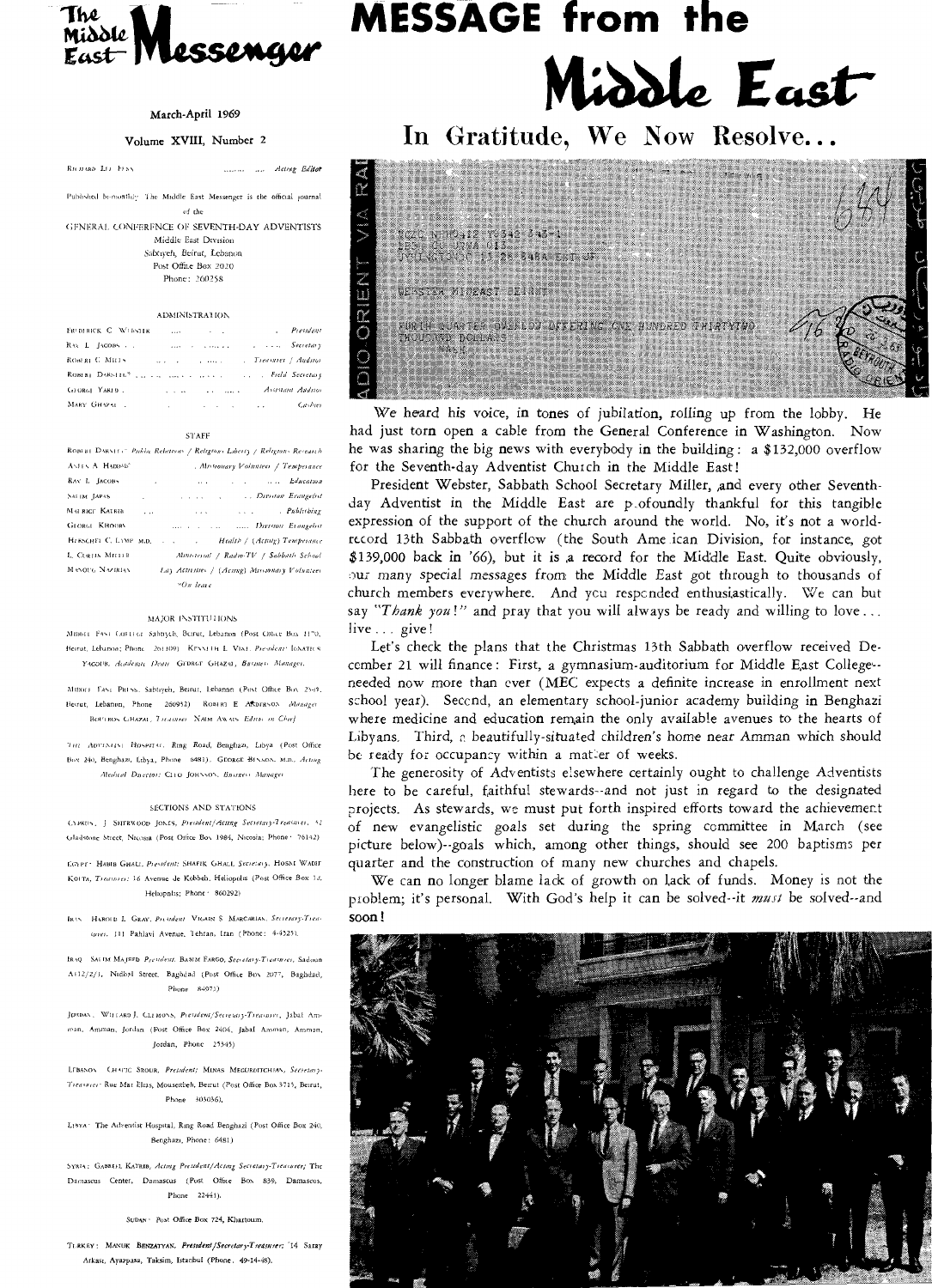# TRANSITION

BORN *Jillane,* January 28, to Mr. and Mrs. *John Strain,* Benghazi, their second daughter ... *Ramy,* February 20, to Pastor and Mrs. *Maurice Katrib.* 

### *\* \** \*

DIED *Henry Mousally,* 44, February 3, of a heart attack, in Tajrish. He was a staff-member of Iran Adventist Academy.

### \* \* \*

ARRIVED Adventist Hospital Lab Tech3 *Darrel McConnel* and *William Bradshaw* with their families, March 4, in Benghazi. The McConnels are back from fu-lough. The Bradshaws, from Portland, Oregon, commence their first term of service in Libya.

### \* \* \*

DCPARTED Former Mouseitbeh Adventist School Principal *Alfred Accar,* now in Boston ... Former MEC Librarian *Ahed*  Samaan, who plans to continue his career in the States.

### \* \* \*

SHUKRAN That's "thanks" to Dr. *E. Richard Kinne,* Middletown, New York, OB-GYN specialist who flew out to Benghazi at his own expense to give a fortnight's service as a visiting physician.

### \* \* \*

APPOINTED To be professor and co-chairman of the Department of Anesthesiology, Loma Linda University School of Medicine : Dr. *Bernard Brandstater,*  presently chairman of his department at the AUB School of Medicine here. The Australian Brandstaters (including Wife *Narida,* Children *Suzanne, Kerry, Nigel* and *Elizabeth)* leave Beirut this summer "with mixed emotions," the distinguished doctor admits. "We've been here 12 years or so. I spent a lot of time designing the surgical and anesthesiology facilities for the new American University Hospital." A favorite speaker in church services and other programs, Dr. Brandstater also contributed to the musical life of the Adventist community.

### \* \* \*

BIG BUSINESS Total financial investment of church and participating oil companies in The Adventist Hospital, Benghazi, now exceeds \$1,260,000.

### \* \* \*

CRASH COURSE New trend in language study now being tested by Adventists in the Middle East has students involved in ,a "total immersion" program for two solid weeks. President *Frederick C. Webster,* Benghazi Pastor *Jon Green,*  and Hospital Lab Tech *Darrel McConnel* have survived Arabic as taught in Beirut and in the States. Iran Pastors *Robert Nickell* And *R.M. Massey* went through the Farsi fire in Tehran. Pastor *Jack Bohannon will go* at Farsi in the States.

### \* \* \*

REPORT CARD Several church employees are engaged in authorized graduate study programs in the U. S. . . . Pastor *Jack Bohannon* completes his Ph.D. in communication at East Lansing's Michigan State University this summer ... Field Secretary *Robert Darnell,*  at the University of Michigan, Ann Arbor, laboring on his Ph.D. in Islamics, hopes to overcome some serious obstacles and still be back in Beirut this summer . .. Benghazi Teacher *Aaron Dennis* at Andrews University, is expected in August ... The miracle girl, *Nellie Haddad,* is married to the miracle man, *Anees Haddad,* MED youth and temperance secretary studying sociology at the University of Southern California, Los Angeles. Strained by Nellie's recent grave illnesses and repeat

### MESSAGES

We have enjoyed The Messenger for several years--both before and since our retirement. We do not know the subscription price. We are enclosing U. S. \$1. We have no idea how much that will represent to you. Please continue the subscription .... Our prayers are with all the workers in your difficult but inspiring field. It is wonderful how the Lord is blessing in the finishing of His work on earth.

PASTOR AND MRS, A.L. ZUMWALT Gresham, Oregon

\* As a worker in the editorial office of Casa Editora Sudamericana, I am an occasional reader of The Messenger. We receive your publication regularly, but not always do I get notice of it. Today I read in the September-October 1968 issue that The Messenger is sent free for the a:king. Needless to say, here is my name and address.... Please accept my congratulations for the excellent presentation of your magazine.... Greetings to Pastor Salim Japas!

DANIEL OSTUNI Buenos Aires, Argentina

*Our offer still stands. Send your name and address to us and we'll send The Messenger to you free! (The Zumivalts' kind contribu.ion of* LL3.15 *will help us pay the postage.) --Ed.* 

appearances at Loma Linda University for heart surgery, Anees has nevertheless pressed on with his Ph.D. program. Thankfully, Nellie is getting well again—another miracle ... Middle East College's *Henry Melki* is making rapid strides toward winning his Ph.D. in linguistics at Washington's Georgetown University ... Scholars and families are unanimous in expressed hopes to return to the Middle East as soon as possible !

### \* \*

FURLOUGHS Short furloughs coming up for several workers and their families ... Lebanon Section Pastor-Evangelist *Harley D. Bresee,* April 30... BAH Maintenance Director *Russell Nolin,*  May 1 ... MEC English Professor *Dale Hepker,* June 23 . . Iran Overseas School Teacher *Harold Johnson,* June 23, but they'll be returning to Beirut Overseas School ... President and Mrs. *Frederick C. Webster,* June 23 . . All going to the States ... MEC's history man, *Baldur Pfeiffer,* takes wife and little girls home to Germany this summer where he will defend his doctoral dissertation ... An extended furlough, beginning August 15, goes to BAH Business Manager *Cleo Johnson* for graduate study.

### \* \* \*

NEW HORIZONS Of service appear in the immediate future for five overseas families returning permanently to the U. S.... Completing five years in Cyprus, Section President *Sherwood Jones*  (with Wife *Joan,* Children *Scott, Jeannette,* and *Susan)* leaves Nicosia the end of May to take up hospital chaplaincy training in California ... Also winding up a five-year term, Dr. *Herschel C. Lamp,* MED health secretary (with Wife *Trudie,* Sons *Tom, Bob,* and *Don)* departs Beirut the end of June. He's going to California too--to join the staff of Loma Linda University's School of Public Health ... And Middle East Press Manager *Robert E. Anderson* (over 11 years) (with Wife *Elsie,* Children *Gregg* and *Joni)* is also going to California where he takes up a new post at Pacific Press, Mountain View ... MEC Maintenance Director *Lloyd Nolin* (eight years) will leave the campus after his successor has arrived. His family has already been in the Northwest for some time ... Columbia Union College, Takoma Park, Maryland, is the destination of Pastor *Richard Lee Fenn* (five years). With Wife *Joan,* Children *Rusty, Robbie,* and *Carolyn,* he leaves April 30 to become CUC's assistant to the president.